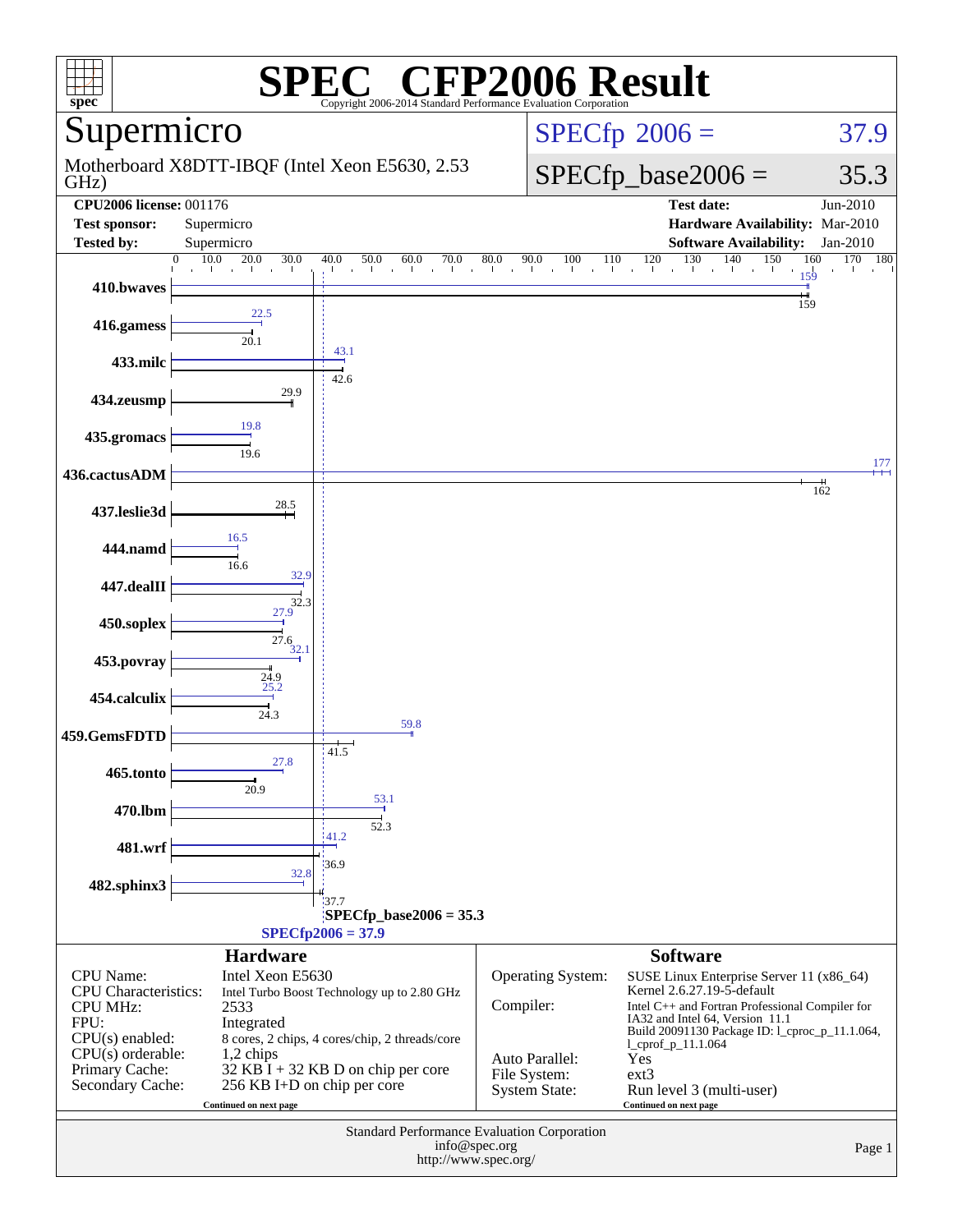

## Supermicro

#### GHz) Motherboard X8DTT-IBQF (Intel Xeon E5630, 2.53

#### $SPECfp2006 = 37.9$  $SPECfp2006 = 37.9$

#### $SPECfp\_base2006 = 35.3$

| <b>CPU2006 license: 001176</b>                                             |                                                                                                                           |                                                            | <b>Test date:</b><br>$Jun-2010$             |  |
|----------------------------------------------------------------------------|---------------------------------------------------------------------------------------------------------------------------|------------------------------------------------------------|---------------------------------------------|--|
| <b>Test sponsor:</b>                                                       | Supermicro                                                                                                                |                                                            | Hardware Availability: Mar-2010             |  |
| <b>Tested by:</b>                                                          | Supermicro                                                                                                                |                                                            | <b>Software Availability:</b><br>$Jan-2010$ |  |
| L3 Cache:<br>Other Cache:<br>Memory:<br>Disk Subsystem:<br>Other Hardware: | 12 MB I+D on chip per chip<br>None<br>48 GB (12 x 4 GB DDR3-1066 RDIMM, ECC, CL7)<br>1 x 500 GB SATA II, 7200 RPM<br>None | <b>Base Pointers:</b><br>Peak Pointers:<br>Other Software: | $64$ -bit<br>$32/64$ -bit<br>None           |  |

**[Results Table](http://www.spec.org/auto/cpu2006/Docs/result-fields.html#ResultsTable)**

| Results Table                                                                                            |                |       |                |       |                |       |                |              |                |              |                |              |
|----------------------------------------------------------------------------------------------------------|----------------|-------|----------------|-------|----------------|-------|----------------|--------------|----------------|--------------|----------------|--------------|
|                                                                                                          |                |       | <b>Base</b>    |       |                |       | <b>Peak</b>    |              |                |              |                |              |
| <b>Benchmark</b>                                                                                         | <b>Seconds</b> | Ratio | <b>Seconds</b> | Ratio | <b>Seconds</b> | Ratio | <b>Seconds</b> | <b>Ratio</b> | <b>Seconds</b> | <b>Ratio</b> | <b>Seconds</b> | <b>Ratio</b> |
| 410.bwaves                                                                                               | 86.5           | 157   | 85.7           | 159   | 85.5           | 159   | 85.7           | 159          | 85.5           | 159          | 85.5           | 159          |
| 416.gamess                                                                                               | 976            | 20.1  | 975            | 20.1  | 978            | 20.0  | 871            | 22.5         | 870            | 22.5         | 871            | 22.5         |
| $433$ .milc                                                                                              | 215            | 42.7  | 216            | 42.5  | 216            | 42.6  | 213            | 43.1         | 213            | 43.2         | 213            | 43.1         |
| 434.zeusmp                                                                                               | 304            | 29.9  | 305            | 29.8  | 302            | 30.1  | 304            | 29.9         | 305            | 29.8         | 302            | 30.1         |
| 435.gromacs                                                                                              | 364            | 19.6  | 365            | 19.6  | 365            | 19.6  | 360            | 19.8         | 360            | <b>19.8</b>  | 362            | 19.7         |
| 436.cactusADM                                                                                            | 73.6           | 162   | 73.2           | 163   | 76.0           | 157   | 68.2           | 175          | 66.6           | 179          | 67.4           | 177          |
| 437.leslie3d                                                                                             | 331            | 28.4  | <b>330</b>     | 28.5  | 308            | 30.6  | 331            | 28.4         | <b>330</b>     | 28.5         | 308            | 30.6         |
| 444.namd                                                                                                 | 485            | 16.5  | 485            | 16.6  | 485            | 16.6  | 488            | 16.5         | 487            | 16.5         | 487            | 16.5         |
| 447.dealII                                                                                               | 354            | 32.3  | 354            | 32.3  | 354            | 32.3  | 347            | 32.9         | 347            | 32.9         | 347            | 32.9         |
| $450$ .soplex                                                                                            | 302            | 27.6  | 302            | 27.6  | 302            | 27.6  | 300            | 27.8         | 299            | 27.9         | 299            | 27.9         |
| 453.povray                                                                                               | 214            | 24.9  | 214            | 24.9  | 217            | 24.6  | 166            | 32.1         | 167            | 31.9         | 166            | 32.1         |
| 454.calculix                                                                                             | 341            | 24.2  | 339            | 24.3  | 340            | 24.3  | 327            | 25.3         | 327            | 25.2         | 327            | 25.2         |
| 459.GemsFDTD                                                                                             | 234            | 45.3  | 256            | 41.4  | 256            | 41.5  | 177            | 59.8         | 178            | 59.7         | 177            | 60.1         |
| $465$ .tonto                                                                                             | 472            | 20.9  | 471            | 20.9  | 476            | 20.7  | 354            | 27.8         | 354            | 27.8         | 354            | 27.8         |
| 470.1bm                                                                                                  | 263            | 52.3  | 263            | 52.3  | 262            | 52.4  | 259            | 53.1         | 259            | 53.1         | 259            | 53.1         |
| 481.wrf                                                                                                  | 303            | 36.9  | 303            | 36.9  | 303            | 36.9  | 271            | 41.2         | 272            | 41.1         | 271            | 41.2         |
| 482.sphinx3                                                                                              | 526            | 37.1  | 517            | 37.7  | 517            | 37.7  | 593            | 32.9         | 593            | 32.8         | 594            | 32.8         |
| Results appear in the order in which they were run. Bold underlined text indicates a median measurement. |                |       |                |       |                |       |                |              |                |              |                |              |

#### **[Operating System Notes](http://www.spec.org/auto/cpu2006/Docs/result-fields.html#OperatingSystemNotes)**

 'ulimit -s unlimited' was used to set the stack size to unlimited prior to run OMP\_NUM\_THREADS set to number of cores KMP\_AFFINITY set to granularity=fine,scatter KMP\_STACKSIZE set to 200M

#### **[Platform Notes](http://www.spec.org/auto/cpu2006/Docs/result-fields.html#PlatformNotes)**

 Fan speed set to Full Speed in BIOS Setup. As tested, the system used a Supermicro CSE-827H-R1400B chassis. The chassis is bundled with a PWS-1K41P-1R power supply, 2 SNK-P0037P heatsinks, and 4 FAN-00111L4 cooling fans.

> Standard Performance Evaluation Corporation [info@spec.org](mailto:info@spec.org) <http://www.spec.org/>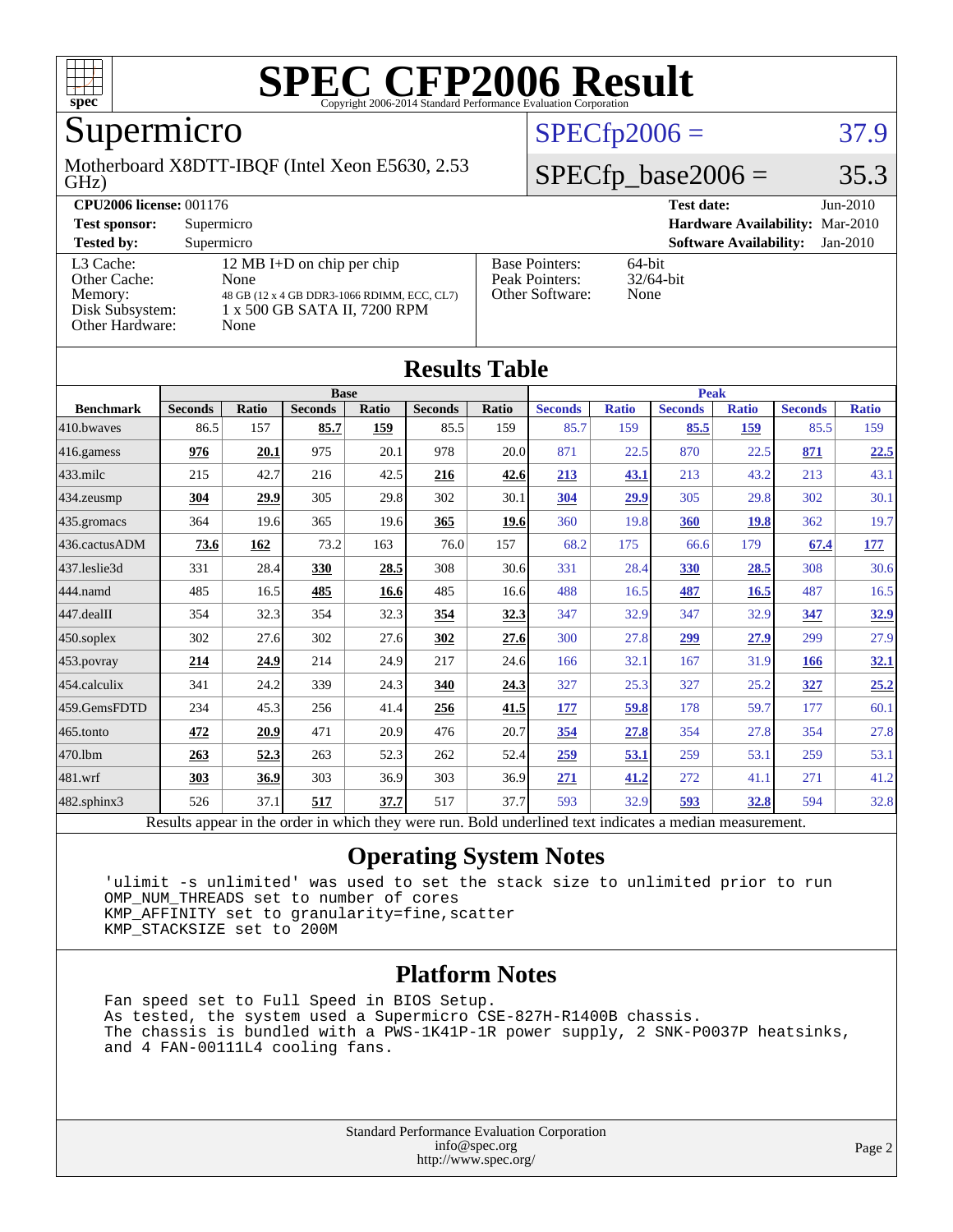

## Supermicro

GHz) Motherboard X8DTT-IBQF (Intel Xeon E5630, 2.53

**[CPU2006 license:](http://www.spec.org/auto/cpu2006/Docs/result-fields.html#CPU2006license)** 001176 **[Test date:](http://www.spec.org/auto/cpu2006/Docs/result-fields.html#Testdate)** Jun-2010

**[Tested by:](http://www.spec.org/auto/cpu2006/Docs/result-fields.html#Testedby)** Supermicro **[Software Availability:](http://www.spec.org/auto/cpu2006/Docs/result-fields.html#SoftwareAvailability)** Jan-2010

 $SPECTp2006 = 37.9$ 

 $SPECTp\_base2006 = 35.3$ 

**[Test sponsor:](http://www.spec.org/auto/cpu2006/Docs/result-fields.html#Testsponsor)** Supermicro **[Hardware Availability:](http://www.spec.org/auto/cpu2006/Docs/result-fields.html#HardwareAvailability)** Mar-2010

#### **[General Notes](http://www.spec.org/auto/cpu2006/Docs/result-fields.html#GeneralNotes)**

Binaries were compiled on SLES 10 with Binutils 2.18.50.0.7.20080502

### **[Base Compiler Invocation](http://www.spec.org/auto/cpu2006/Docs/result-fields.html#BaseCompilerInvocation)**

[C benchmarks](http://www.spec.org/auto/cpu2006/Docs/result-fields.html#Cbenchmarks):  $\text{icc}$   $-\text{m64}$ 

[C++ benchmarks:](http://www.spec.org/auto/cpu2006/Docs/result-fields.html#CXXbenchmarks) [icpc -m64](http://www.spec.org/cpu2006/results/res2010q3/cpu2006-20100621-11946.flags.html#user_CXXbase_intel_icpc_64bit_bedb90c1146cab66620883ef4f41a67e)

[Fortran benchmarks](http://www.spec.org/auto/cpu2006/Docs/result-fields.html#Fortranbenchmarks): [ifort -m64](http://www.spec.org/cpu2006/results/res2010q3/cpu2006-20100621-11946.flags.html#user_FCbase_intel_ifort_64bit_ee9d0fb25645d0210d97eb0527dcc06e)

[Benchmarks using both Fortran and C](http://www.spec.org/auto/cpu2006/Docs/result-fields.html#BenchmarksusingbothFortranandC): [icc -m64](http://www.spec.org/cpu2006/results/res2010q3/cpu2006-20100621-11946.flags.html#user_CC_FCbase_intel_icc_64bit_0b7121f5ab7cfabee23d88897260401c) [ifort -m64](http://www.spec.org/cpu2006/results/res2010q3/cpu2006-20100621-11946.flags.html#user_CC_FCbase_intel_ifort_64bit_ee9d0fb25645d0210d97eb0527dcc06e)

#### **[Base Portability Flags](http://www.spec.org/auto/cpu2006/Docs/result-fields.html#BasePortabilityFlags)**

| 410.bwaves: -DSPEC CPU LP64                |                                                                |
|--------------------------------------------|----------------------------------------------------------------|
| 416.gamess: -DSPEC_CPU_LP64                |                                                                |
| 433.milc: -DSPEC CPU LP64                  |                                                                |
| 434.zeusmp: -DSPEC_CPU_LP64                |                                                                |
| 435.gromacs: -DSPEC_CPU_LP64 -nofor_main   |                                                                |
| 436.cactusADM: -DSPEC CPU LP64 -nofor main |                                                                |
| 437.leslie3d: -DSPEC CPU LP64              |                                                                |
| 444.namd: -DSPEC CPU LP64                  |                                                                |
| 447.dealII: -DSPEC CPU LP64                |                                                                |
| 450.soplex: -DSPEC_CPU_LP64                |                                                                |
| 453.povray: -DSPEC_CPU_LP64                |                                                                |
| 454.calculix: -DSPEC CPU LP64 -nofor main  |                                                                |
| 459. GemsFDTD: - DSPEC CPU LP64            |                                                                |
| 465.tonto: - DSPEC CPU LP64                |                                                                |
| 470.1bm: - DSPEC CPU LP64                  |                                                                |
|                                            | 481.wrf: -DSPEC CPU_LP64 -DSPEC_CPU_CASE_FLAG -DSPEC_CPU_LINUX |
| 482.sphinx3: -DSPEC CPU LP64               |                                                                |

#### **[Base Optimization Flags](http://www.spec.org/auto/cpu2006/Docs/result-fields.html#BaseOptimizationFlags)**

Standard Performance Evaluation Corporation [C benchmarks](http://www.spec.org/auto/cpu2006/Docs/result-fields.html#Cbenchmarks): [-xSSE4.2](http://www.spec.org/cpu2006/results/res2010q3/cpu2006-20100621-11946.flags.html#user_CCbase_f-xSSE42_f91528193cf0b216347adb8b939d4107) [-ipo](http://www.spec.org/cpu2006/results/res2010q3/cpu2006-20100621-11946.flags.html#user_CCbase_f-ipo) [-O3](http://www.spec.org/cpu2006/results/res2010q3/cpu2006-20100621-11946.flags.html#user_CCbase_f-O3) [-no-prec-div](http://www.spec.org/cpu2006/results/res2010q3/cpu2006-20100621-11946.flags.html#user_CCbase_f-no-prec-div) [-static](http://www.spec.org/cpu2006/results/res2010q3/cpu2006-20100621-11946.flags.html#user_CCbase_f-static) [-parallel](http://www.spec.org/cpu2006/results/res2010q3/cpu2006-20100621-11946.flags.html#user_CCbase_f-parallel) [-opt-prefetch](http://www.spec.org/cpu2006/results/res2010q3/cpu2006-20100621-11946.flags.html#user_CCbase_f-opt-prefetch) [C++ benchmarks:](http://www.spec.org/auto/cpu2006/Docs/result-fields.html#CXXbenchmarks) [-xSSE4.2](http://www.spec.org/cpu2006/results/res2010q3/cpu2006-20100621-11946.flags.html#user_CXXbase_f-xSSE42_f91528193cf0b216347adb8b939d4107) [-ipo](http://www.spec.org/cpu2006/results/res2010q3/cpu2006-20100621-11946.flags.html#user_CXXbase_f-ipo) [-O3](http://www.spec.org/cpu2006/results/res2010q3/cpu2006-20100621-11946.flags.html#user_CXXbase_f-O3) [-no-prec-div](http://www.spec.org/cpu2006/results/res2010q3/cpu2006-20100621-11946.flags.html#user_CXXbase_f-no-prec-div) [-static](http://www.spec.org/cpu2006/results/res2010q3/cpu2006-20100621-11946.flags.html#user_CXXbase_f-static) [-parallel](http://www.spec.org/cpu2006/results/res2010q3/cpu2006-20100621-11946.flags.html#user_CXXbase_f-parallel) [-opt-prefetch](http://www.spec.org/cpu2006/results/res2010q3/cpu2006-20100621-11946.flags.html#user_CXXbase_f-opt-prefetch) [Fortran benchmarks](http://www.spec.org/auto/cpu2006/Docs/result-fields.html#Fortranbenchmarks): [-xSSE4.2](http://www.spec.org/cpu2006/results/res2010q3/cpu2006-20100621-11946.flags.html#user_FCbase_f-xSSE42_f91528193cf0b216347adb8b939d4107) [-ipo](http://www.spec.org/cpu2006/results/res2010q3/cpu2006-20100621-11946.flags.html#user_FCbase_f-ipo) [-O3](http://www.spec.org/cpu2006/results/res2010q3/cpu2006-20100621-11946.flags.html#user_FCbase_f-O3) [-no-prec-div](http://www.spec.org/cpu2006/results/res2010q3/cpu2006-20100621-11946.flags.html#user_FCbase_f-no-prec-div) [-static](http://www.spec.org/cpu2006/results/res2010q3/cpu2006-20100621-11946.flags.html#user_FCbase_f-static) [-parallel](http://www.spec.org/cpu2006/results/res2010q3/cpu2006-20100621-11946.flags.html#user_FCbase_f-parallel) [-opt-prefetch](http://www.spec.org/cpu2006/results/res2010q3/cpu2006-20100621-11946.flags.html#user_FCbase_f-opt-prefetch) Continued on next page

[info@spec.org](mailto:info@spec.org) <http://www.spec.org/>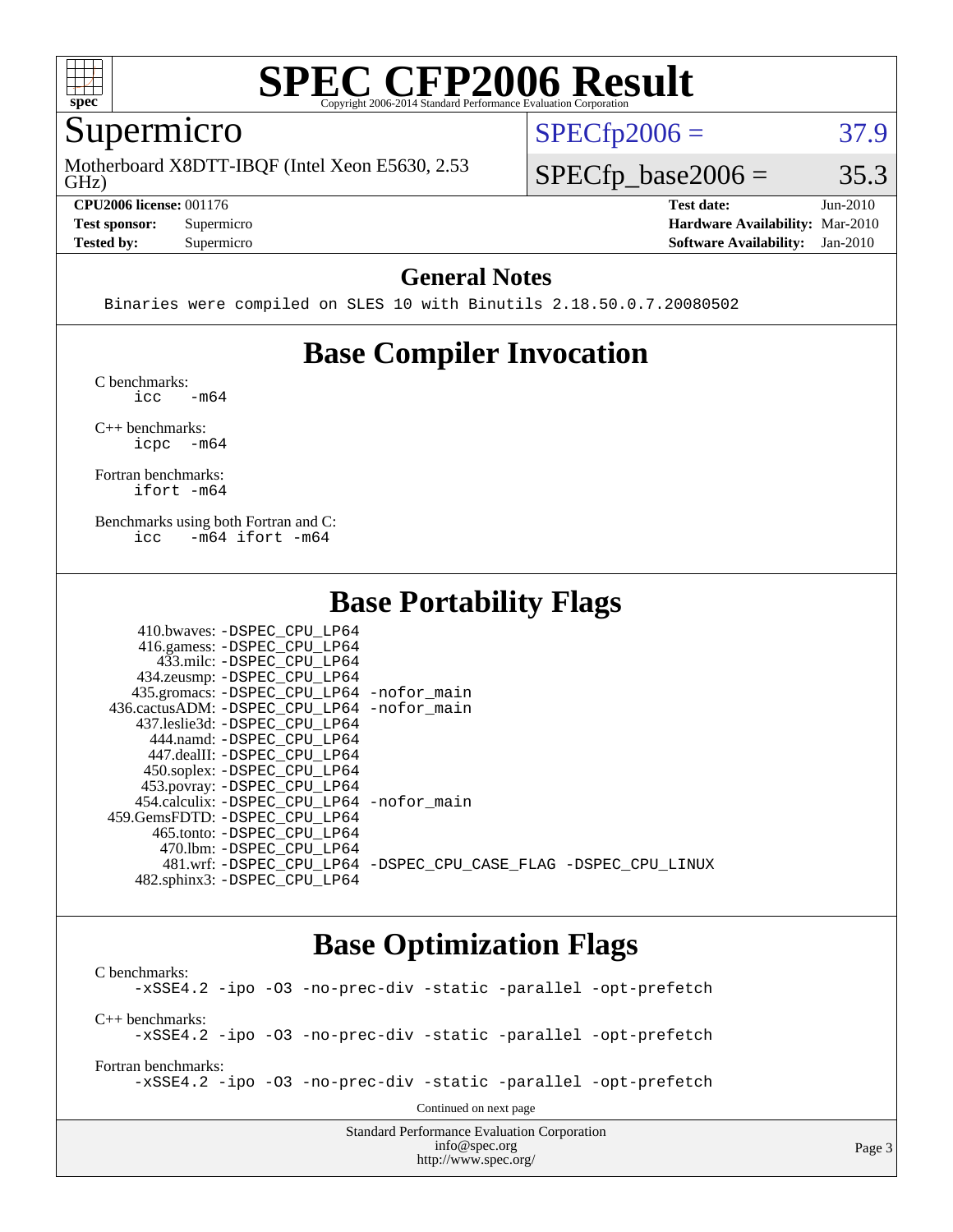

#### Supermicro

GHz) Motherboard X8DTT-IBQF (Intel Xeon E5630, 2.53  $SPECTp2006 = 37.9$ 

 $SPECTp\_base2006 = 35.3$ 

**[CPU2006 license:](http://www.spec.org/auto/cpu2006/Docs/result-fields.html#CPU2006license)** 001176 **[Test date:](http://www.spec.org/auto/cpu2006/Docs/result-fields.html#Testdate)** Jun-2010 **[Test sponsor:](http://www.spec.org/auto/cpu2006/Docs/result-fields.html#Testsponsor)** Supermicro **[Hardware Availability:](http://www.spec.org/auto/cpu2006/Docs/result-fields.html#HardwareAvailability)** Mar-2010 **[Tested by:](http://www.spec.org/auto/cpu2006/Docs/result-fields.html#Testedby)** Supermicro **[Software Availability:](http://www.spec.org/auto/cpu2006/Docs/result-fields.html#SoftwareAvailability)** Jan-2010

## **[Base Optimization Flags \(Continued\)](http://www.spec.org/auto/cpu2006/Docs/result-fields.html#BaseOptimizationFlags)**

[Benchmarks using both Fortran and C](http://www.spec.org/auto/cpu2006/Docs/result-fields.html#BenchmarksusingbothFortranandC):

[-xSSE4.2](http://www.spec.org/cpu2006/results/res2010q3/cpu2006-20100621-11946.flags.html#user_CC_FCbase_f-xSSE42_f91528193cf0b216347adb8b939d4107) [-ipo](http://www.spec.org/cpu2006/results/res2010q3/cpu2006-20100621-11946.flags.html#user_CC_FCbase_f-ipo) [-O3](http://www.spec.org/cpu2006/results/res2010q3/cpu2006-20100621-11946.flags.html#user_CC_FCbase_f-O3) [-no-prec-div](http://www.spec.org/cpu2006/results/res2010q3/cpu2006-20100621-11946.flags.html#user_CC_FCbase_f-no-prec-div) [-static](http://www.spec.org/cpu2006/results/res2010q3/cpu2006-20100621-11946.flags.html#user_CC_FCbase_f-static) [-parallel](http://www.spec.org/cpu2006/results/res2010q3/cpu2006-20100621-11946.flags.html#user_CC_FCbase_f-parallel) [-opt-prefetch](http://www.spec.org/cpu2006/results/res2010q3/cpu2006-20100621-11946.flags.html#user_CC_FCbase_f-opt-prefetch)

### **[Peak Compiler Invocation](http://www.spec.org/auto/cpu2006/Docs/result-fields.html#PeakCompilerInvocation)**

 $C$  benchmarks:<br>icc  $-m64$ 

[C++ benchmarks:](http://www.spec.org/auto/cpu2006/Docs/result-fields.html#CXXbenchmarks) [icpc -m64](http://www.spec.org/cpu2006/results/res2010q3/cpu2006-20100621-11946.flags.html#user_CXXpeak_intel_icpc_64bit_bedb90c1146cab66620883ef4f41a67e)

[Fortran benchmarks](http://www.spec.org/auto/cpu2006/Docs/result-fields.html#Fortranbenchmarks): [ifort -m64](http://www.spec.org/cpu2006/results/res2010q3/cpu2006-20100621-11946.flags.html#user_FCpeak_intel_ifort_64bit_ee9d0fb25645d0210d97eb0527dcc06e)

[Benchmarks using both Fortran and C](http://www.spec.org/auto/cpu2006/Docs/result-fields.html#BenchmarksusingbothFortranandC): [icc -m64](http://www.spec.org/cpu2006/results/res2010q3/cpu2006-20100621-11946.flags.html#user_CC_FCpeak_intel_icc_64bit_0b7121f5ab7cfabee23d88897260401c) [ifort -m64](http://www.spec.org/cpu2006/results/res2010q3/cpu2006-20100621-11946.flags.html#user_CC_FCpeak_intel_ifort_64bit_ee9d0fb25645d0210d97eb0527dcc06e)

#### **[Peak Portability Flags](http://www.spec.org/auto/cpu2006/Docs/result-fields.html#PeakPortabilityFlags)**

Same as Base Portability Flags

## **[Peak Optimization Flags](http://www.spec.org/auto/cpu2006/Docs/result-fields.html#PeakOptimizationFlags)**

[C benchmarks](http://www.spec.org/auto/cpu2006/Docs/result-fields.html#Cbenchmarks):

```
Standard Performance Evaluation Corporation
                                           info@spec.org
                                         http://www.spec.org/
        433.milc: -xSSE4.2(pass 2) -prof-gen(pass 1) -ipo(pass 2) -O3(pass 2)
                -no-prec-div(pass 2) -static(pass 2) -prof-use(pass 2)
                -ansi-alias
         470.lbm: -xSSE4.2(pass 2) -prof-gen(pass 1) -ipo(pass 2) -O3(pass 2)
                -no-prec-div(pass 2) -static(pass 2) -prof-use(pass 2)
                -parallel -ansi-alias -auto-ilp32
      482.sphinx3: -xSSE4.2 -ipo -O3 -no-prec-div -static -auto-ilp32
                -unroll2
C++ benchmarks: 
        444.namd: -xSSE4.2(pass 2) -prof-gen(pass 1) -ipo(pass 2) -O3(pass 2)
                -no-prec-div(pass 2) -static(pass 2) -prof-use(pass 2)
                -fno-alias -auto-ilp32
      447.dealII: -xSSE4. 2(pass 2)-prof-gen-ipo(pass 2) -03(pass 2)
                -no-prec-div(pass 2) -static(pass 2) -prof-use(pass 2)
                -unroll2 -ansi-alias -scalar-rep- -auto-ilp32
                                         Continued on next page
```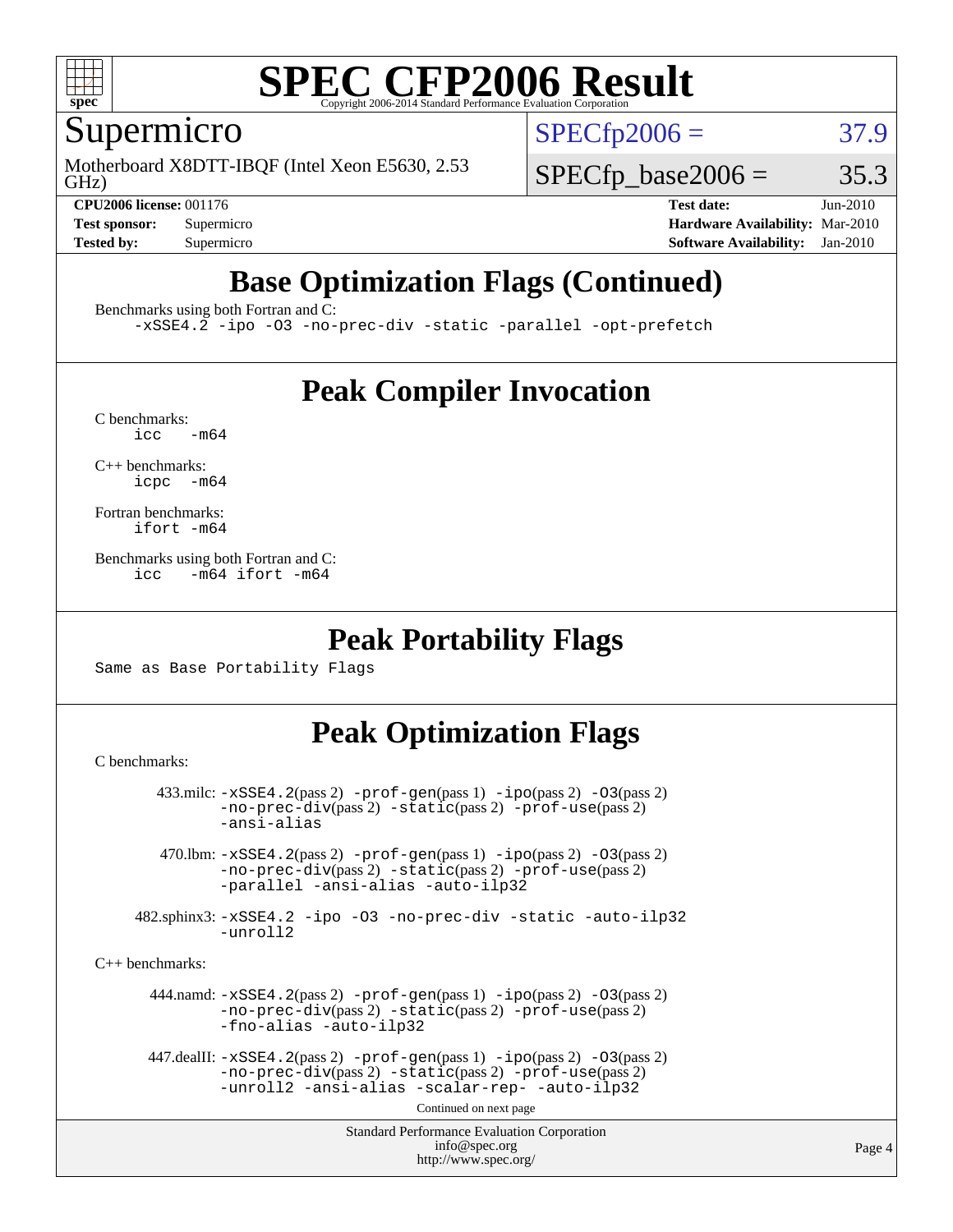

Supermicro

GHz) Motherboard X8DTT-IBQF (Intel Xeon E5630, 2.53  $SPECTp2006 = 37.9$ 

 $SPECTp\_base2006 = 35.3$ 

**[CPU2006 license:](http://www.spec.org/auto/cpu2006/Docs/result-fields.html#CPU2006license)** 001176 **[Test date:](http://www.spec.org/auto/cpu2006/Docs/result-fields.html#Testdate)** Jun-2010 **[Test sponsor:](http://www.spec.org/auto/cpu2006/Docs/result-fields.html#Testsponsor)** Supermicro **[Hardware Availability:](http://www.spec.org/auto/cpu2006/Docs/result-fields.html#HardwareAvailability)** Mar-2010 **[Tested by:](http://www.spec.org/auto/cpu2006/Docs/result-fields.html#Testedby)** Supermicro **[Software Availability:](http://www.spec.org/auto/cpu2006/Docs/result-fields.html#SoftwareAvailability)** Jan-2010

## **[Peak Optimization Flags \(Continued\)](http://www.spec.org/auto/cpu2006/Docs/result-fields.html#PeakOptimizationFlags)**

 450.soplex: [-xSSE4.2](http://www.spec.org/cpu2006/results/res2010q3/cpu2006-20100621-11946.flags.html#user_peakPASS2_CXXFLAGSPASS2_LDFLAGS450_soplex_f-xSSE42_f91528193cf0b216347adb8b939d4107)(pass 2) [-prof-gen](http://www.spec.org/cpu2006/results/res2010q3/cpu2006-20100621-11946.flags.html#user_peakPASS1_CXXFLAGSPASS1_LDFLAGS450_soplex_prof_gen_e43856698f6ca7b7e442dfd80e94a8fc)(pass 1) [-ipo](http://www.spec.org/cpu2006/results/res2010q3/cpu2006-20100621-11946.flags.html#user_peakPASS2_CXXFLAGSPASS2_LDFLAGS450_soplex_f-ipo)(pass 2) [-O3](http://www.spec.org/cpu2006/results/res2010q3/cpu2006-20100621-11946.flags.html#user_peakPASS2_CXXFLAGSPASS2_LDFLAGS450_soplex_f-O3)(pass 2) [-no-prec-div](http://www.spec.org/cpu2006/results/res2010q3/cpu2006-20100621-11946.flags.html#user_peakPASS2_CXXFLAGSPASS2_LDFLAGS450_soplex_f-no-prec-div)(pass 2) [-static](http://www.spec.org/cpu2006/results/res2010q3/cpu2006-20100621-11946.flags.html#user_peakPASS2_CXXFLAGSPASS2_LDFLAGS450_soplex_f-static)(pass 2) [-prof-use](http://www.spec.org/cpu2006/results/res2010q3/cpu2006-20100621-11946.flags.html#user_peakPASS2_CXXFLAGSPASS2_LDFLAGS450_soplex_prof_use_bccf7792157ff70d64e32fe3e1250b55)(pass 2) [-opt-malloc-options=3](http://www.spec.org/cpu2006/results/res2010q3/cpu2006-20100621-11946.flags.html#user_peakOPTIMIZE450_soplex_f-opt-malloc-options_13ab9b803cf986b4ee62f0a5998c2238) [-auto-ilp32](http://www.spec.org/cpu2006/results/res2010q3/cpu2006-20100621-11946.flags.html#user_peakCXXOPTIMIZE450_soplex_f-auto-ilp32) 453.povray:  $-xSSE4$ . 2(pass 2)  $-prof-gen(pass 1) -ipo(pass 2) -O3(pass 2)$  $-prof-gen(pass 1) -ipo(pass 2) -O3(pass 2)$  $-prof-gen(pass 1) -ipo(pass 2) -O3(pass 2)$  $-prof-gen(pass 1) -ipo(pass 2) -O3(pass 2)$  $-prof-gen(pass 1) -ipo(pass 2) -O3(pass 2)$  $-prof-gen(pass 1) -ipo(pass 2) -O3(pass 2)$ [-no-prec-div](http://www.spec.org/cpu2006/results/res2010q3/cpu2006-20100621-11946.flags.html#user_peakPASS2_CXXFLAGSPASS2_LDFLAGS453_povray_f-no-prec-div)(pass 2) [-static](http://www.spec.org/cpu2006/results/res2010q3/cpu2006-20100621-11946.flags.html#user_peakPASS2_CXXFLAGSPASS2_LDFLAGS453_povray_f-static)(pass 2) [-prof-use](http://www.spec.org/cpu2006/results/res2010q3/cpu2006-20100621-11946.flags.html#user_peakPASS2_CXXFLAGSPASS2_LDFLAGS453_povray_prof_use_bccf7792157ff70d64e32fe3e1250b55)(pass 2) [-unroll4](http://www.spec.org/cpu2006/results/res2010q3/cpu2006-20100621-11946.flags.html#user_peakCXXOPTIMIZE453_povray_f-unroll_4e5e4ed65b7fd20bdcd365bec371b81f) [-ansi-alias](http://www.spec.org/cpu2006/results/res2010q3/cpu2006-20100621-11946.flags.html#user_peakCXXOPTIMIZE453_povray_f-ansi-alias) [Fortran benchmarks](http://www.spec.org/auto/cpu2006/Docs/result-fields.html#Fortranbenchmarks): 410.bwaves: [-xSSE4.2](http://www.spec.org/cpu2006/results/res2010q3/cpu2006-20100621-11946.flags.html#user_peakOPTIMIZE410_bwaves_f-xSSE42_f91528193cf0b216347adb8b939d4107) [-ipo](http://www.spec.org/cpu2006/results/res2010q3/cpu2006-20100621-11946.flags.html#user_peakOPTIMIZE410_bwaves_f-ipo) [-O3](http://www.spec.org/cpu2006/results/res2010q3/cpu2006-20100621-11946.flags.html#user_peakOPTIMIZE410_bwaves_f-O3) [-no-prec-div](http://www.spec.org/cpu2006/results/res2010q3/cpu2006-20100621-11946.flags.html#user_peakOPTIMIZE410_bwaves_f-no-prec-div) [-static](http://www.spec.org/cpu2006/results/res2010q3/cpu2006-20100621-11946.flags.html#user_peakOPTIMIZE410_bwaves_f-static) [-opt-prefetch](http://www.spec.org/cpu2006/results/res2010q3/cpu2006-20100621-11946.flags.html#user_peakOPTIMIZE410_bwaves_f-opt-prefetch) [-parallel](http://www.spec.org/cpu2006/results/res2010q3/cpu2006-20100621-11946.flags.html#user_peakOPTIMIZE410_bwaves_f-parallel) 416.gamess:  $-xSSE4$ . 2(pass 2)  $-prof-gen(pass 1) -ipo(pass 2) -O3(pass 2)$  $-prof-gen(pass 1) -ipo(pass 2) -O3(pass 2)$  $-prof-gen(pass 1) -ipo(pass 2) -O3(pass 2)$  $-prof-gen(pass 1) -ipo(pass 2) -O3(pass 2)$  $-prof-gen(pass 1) -ipo(pass 2) -O3(pass 2)$  $-prof-gen(pass 1) -ipo(pass 2) -O3(pass 2)$ [-no-prec-div](http://www.spec.org/cpu2006/results/res2010q3/cpu2006-20100621-11946.flags.html#user_peakPASS2_FFLAGSPASS2_LDFLAGS416_gamess_f-no-prec-div)(pass 2) [-static](http://www.spec.org/cpu2006/results/res2010q3/cpu2006-20100621-11946.flags.html#user_peakPASS2_FFLAGSPASS2_LDFLAGS416_gamess_f-static)(pass 2) [-prof-use](http://www.spec.org/cpu2006/results/res2010q3/cpu2006-20100621-11946.flags.html#user_peakPASS2_FFLAGSPASS2_LDFLAGS416_gamess_prof_use_bccf7792157ff70d64e32fe3e1250b55)(pass 2) [-unroll2](http://www.spec.org/cpu2006/results/res2010q3/cpu2006-20100621-11946.flags.html#user_peakOPTIMIZE416_gamess_f-unroll_784dae83bebfb236979b41d2422d7ec2) [-Ob0](http://www.spec.org/cpu2006/results/res2010q3/cpu2006-20100621-11946.flags.html#user_peakOPTIMIZE416_gamess_f-Ob_n_fbe6f6428adb7d4b74b1e99bb2444c2d) [-ansi-alias](http://www.spec.org/cpu2006/results/res2010q3/cpu2006-20100621-11946.flags.html#user_peakOPTIMIZE416_gamess_f-ansi-alias) [-scalar-rep-](http://www.spec.org/cpu2006/results/res2010q3/cpu2006-20100621-11946.flags.html#user_peakOPTIMIZE416_gamess_f-disablescalarrep_abbcad04450fb118e4809c81d83c8a1d) 434.zeusmp: basepeak = yes 437.leslie3d: basepeak = yes 459.GemsFDTD: [-xSSE4.2](http://www.spec.org/cpu2006/results/res2010q3/cpu2006-20100621-11946.flags.html#user_peakPASS2_FFLAGSPASS2_LDFLAGS459_GemsFDTD_f-xSSE42_f91528193cf0b216347adb8b939d4107)(pass 2) [-prof-gen](http://www.spec.org/cpu2006/results/res2010q3/cpu2006-20100621-11946.flags.html#user_peakPASS1_FFLAGSPASS1_LDFLAGS459_GemsFDTD_prof_gen_e43856698f6ca7b7e442dfd80e94a8fc)(pass 1) [-ipo](http://www.spec.org/cpu2006/results/res2010q3/cpu2006-20100621-11946.flags.html#user_peakPASS2_FFLAGSPASS2_LDFLAGS459_GemsFDTD_f-ipo)(pass 2) [-O3](http://www.spec.org/cpu2006/results/res2010q3/cpu2006-20100621-11946.flags.html#user_peakPASS2_FFLAGSPASS2_LDFLAGS459_GemsFDTD_f-O3)(pass 2) [-no-prec-div](http://www.spec.org/cpu2006/results/res2010q3/cpu2006-20100621-11946.flags.html#user_peakPASS2_FFLAGSPASS2_LDFLAGS459_GemsFDTD_f-no-prec-div)(pass 2) [-static](http://www.spec.org/cpu2006/results/res2010q3/cpu2006-20100621-11946.flags.html#user_peakPASS2_FFLAGSPASS2_LDFLAGS459_GemsFDTD_f-static)(pass 2) [-prof-use](http://www.spec.org/cpu2006/results/res2010q3/cpu2006-20100621-11946.flags.html#user_peakPASS2_FFLAGSPASS2_LDFLAGS459_GemsFDTD_prof_use_bccf7792157ff70d64e32fe3e1250b55)(pass 2) [-unroll2](http://www.spec.org/cpu2006/results/res2010q3/cpu2006-20100621-11946.flags.html#user_peakOPTIMIZE459_GemsFDTD_f-unroll_784dae83bebfb236979b41d2422d7ec2) [-Ob0](http://www.spec.org/cpu2006/results/res2010q3/cpu2006-20100621-11946.flags.html#user_peakOPTIMIZE459_GemsFDTD_f-Ob_n_fbe6f6428adb7d4b74b1e99bb2444c2d) [-opt-prefetch](http://www.spec.org/cpu2006/results/res2010q3/cpu2006-20100621-11946.flags.html#user_peakOPTIMIZE459_GemsFDTD_f-opt-prefetch) [-parallel](http://www.spec.org/cpu2006/results/res2010q3/cpu2006-20100621-11946.flags.html#user_peakOPTIMIZE459_GemsFDTD_f-parallel)  $465$ .tonto:  $-xSSE4$ .  $2(pass 2)$  [-prof-gen](http://www.spec.org/cpu2006/results/res2010q3/cpu2006-20100621-11946.flags.html#user_peakPASS1_FFLAGSPASS1_LDFLAGS465_tonto_prof_gen_e43856698f6ca7b7e442dfd80e94a8fc)(pass 1) [-ipo](http://www.spec.org/cpu2006/results/res2010q3/cpu2006-20100621-11946.flags.html#user_peakPASS2_FFLAGSPASS2_LDFLAGS465_tonto_f-ipo)(pass 2) -03(pass 2) [-no-prec-div](http://www.spec.org/cpu2006/results/res2010q3/cpu2006-20100621-11946.flags.html#user_peakPASS2_FFLAGSPASS2_LDFLAGS465_tonto_f-no-prec-div)(pass 2) [-static](http://www.spec.org/cpu2006/results/res2010q3/cpu2006-20100621-11946.flags.html#user_peakPASS2_FFLAGSPASS2_LDFLAGS465_tonto_f-static)(pass 2) [-prof-use](http://www.spec.org/cpu2006/results/res2010q3/cpu2006-20100621-11946.flags.html#user_peakPASS2_FFLAGSPASS2_LDFLAGS465_tonto_prof_use_bccf7792157ff70d64e32fe3e1250b55)(pass 2) [-inline-calloc](http://www.spec.org/cpu2006/results/res2010q3/cpu2006-20100621-11946.flags.html#user_peakOPTIMIZE465_tonto_f-inline-calloc) [-opt-malloc-options=3](http://www.spec.org/cpu2006/results/res2010q3/cpu2006-20100621-11946.flags.html#user_peakOPTIMIZE465_tonto_f-opt-malloc-options_13ab9b803cf986b4ee62f0a5998c2238) [-auto](http://www.spec.org/cpu2006/results/res2010q3/cpu2006-20100621-11946.flags.html#user_peakOPTIMIZE465_tonto_f-auto) [-unroll4](http://www.spec.org/cpu2006/results/res2010q3/cpu2006-20100621-11946.flags.html#user_peakOPTIMIZE465_tonto_f-unroll_4e5e4ed65b7fd20bdcd365bec371b81f) [Benchmarks using both Fortran and C](http://www.spec.org/auto/cpu2006/Docs/result-fields.html#BenchmarksusingbothFortranandC): 435.gromacs:  $-xSSE4$ . 2(pass 2)  $-prof-gen(pass 1) -ipo(pass 2) -O3(pass 2)$  $-prof-gen(pass 1) -ipo(pass 2) -O3(pass 2)$  $-prof-gen(pass 1) -ipo(pass 2) -O3(pass 2)$  $-prof-gen(pass 1) -ipo(pass 2) -O3(pass 2)$  $-prof-gen(pass 1) -ipo(pass 2) -O3(pass 2)$  $-prof-gen(pass 1) -ipo(pass 2) -O3(pass 2)$ [-no-prec-div](http://www.spec.org/cpu2006/results/res2010q3/cpu2006-20100621-11946.flags.html#user_peakPASS2_CFLAGSPASS2_FFLAGSPASS2_LDFLAGS435_gromacs_f-no-prec-div)(pass 2) [-static](http://www.spec.org/cpu2006/results/res2010q3/cpu2006-20100621-11946.flags.html#user_peakPASS2_CFLAGSPASS2_FFLAGSPASS2_LDFLAGS435_gromacs_f-static)(pass 2) [-prof-use](http://www.spec.org/cpu2006/results/res2010q3/cpu2006-20100621-11946.flags.html#user_peakPASS2_CFLAGSPASS2_FFLAGSPASS2_LDFLAGS435_gromacs_prof_use_bccf7792157ff70d64e32fe3e1250b55)(pass 2) [-opt-prefetch](http://www.spec.org/cpu2006/results/res2010q3/cpu2006-20100621-11946.flags.html#user_peakOPTIMIZE435_gromacs_f-opt-prefetch) [-auto-ilp32](http://www.spec.org/cpu2006/results/res2010q3/cpu2006-20100621-11946.flags.html#user_peakCOPTIMIZE435_gromacs_f-auto-ilp32) 436.cactusADM: [-xSSE4.2](http://www.spec.org/cpu2006/results/res2010q3/cpu2006-20100621-11946.flags.html#user_peakPASS2_CFLAGSPASS2_FFLAGSPASS2_LDFLAGS436_cactusADM_f-xSSE42_f91528193cf0b216347adb8b939d4107)(pass 2) [-prof-gen](http://www.spec.org/cpu2006/results/res2010q3/cpu2006-20100621-11946.flags.html#user_peakPASS1_CFLAGSPASS1_FFLAGSPASS1_LDFLAGS436_cactusADM_prof_gen_e43856698f6ca7b7e442dfd80e94a8fc)(pass 1) [-ipo](http://www.spec.org/cpu2006/results/res2010q3/cpu2006-20100621-11946.flags.html#user_peakPASS2_CFLAGSPASS2_FFLAGSPASS2_LDFLAGS436_cactusADM_f-ipo)(pass 2) [-O3](http://www.spec.org/cpu2006/results/res2010q3/cpu2006-20100621-11946.flags.html#user_peakPASS2_CFLAGSPASS2_FFLAGSPASS2_LDFLAGS436_cactusADM_f-O3)(pass 2) [-no-prec-div](http://www.spec.org/cpu2006/results/res2010q3/cpu2006-20100621-11946.flags.html#user_peakPASS2_CFLAGSPASS2_FFLAGSPASS2_LDFLAGS436_cactusADM_f-no-prec-div)(pass 2) [-static](http://www.spec.org/cpu2006/results/res2010q3/cpu2006-20100621-11946.flags.html#user_peakPASS2_CFLAGSPASS2_FFLAGSPASS2_LDFLAGS436_cactusADM_f-static)(pass 2) [-prof-use](http://www.spec.org/cpu2006/results/res2010q3/cpu2006-20100621-11946.flags.html#user_peakPASS2_CFLAGSPASS2_FFLAGSPASS2_LDFLAGS436_cactusADM_prof_use_bccf7792157ff70d64e32fe3e1250b55)(pass 2) [-unroll2](http://www.spec.org/cpu2006/results/res2010q3/cpu2006-20100621-11946.flags.html#user_peakOPTIMIZE436_cactusADM_f-unroll_784dae83bebfb236979b41d2422d7ec2) [-opt-prefetch](http://www.spec.org/cpu2006/results/res2010q3/cpu2006-20100621-11946.flags.html#user_peakOPTIMIZE436_cactusADM_f-opt-prefetch) [-parallel](http://www.spec.org/cpu2006/results/res2010q3/cpu2006-20100621-11946.flags.html#user_peakOPTIMIZE436_cactusADM_f-parallel) [-auto-ilp32](http://www.spec.org/cpu2006/results/res2010q3/cpu2006-20100621-11946.flags.html#user_peakCOPTIMIZE436_cactusADM_f-auto-ilp32) 454.calculix: [-xSSE4.2](http://www.spec.org/cpu2006/results/res2010q3/cpu2006-20100621-11946.flags.html#user_peakOPTIMIZE454_calculix_f-xSSE42_f91528193cf0b216347adb8b939d4107) [-ipo](http://www.spec.org/cpu2006/results/res2010q3/cpu2006-20100621-11946.flags.html#user_peakOPTIMIZE454_calculix_f-ipo) [-O3](http://www.spec.org/cpu2006/results/res2010q3/cpu2006-20100621-11946.flags.html#user_peakOPTIMIZE454_calculix_f-O3) [-no-prec-div](http://www.spec.org/cpu2006/results/res2010q3/cpu2006-20100621-11946.flags.html#user_peakOPTIMIZE454_calculix_f-no-prec-div) [-static](http://www.spec.org/cpu2006/results/res2010q3/cpu2006-20100621-11946.flags.html#user_peakOPTIMIZE454_calculix_f-static) [-auto-ilp32](http://www.spec.org/cpu2006/results/res2010q3/cpu2006-20100621-11946.flags.html#user_peakCOPTIMIZE454_calculix_f-auto-ilp32) 481.wrf: Same as 454.calculix The flags file that was used to format this result can be browsed at <http://www.spec.org/cpu2006/flags/Intel-ic11.1-linux64-revE.20100804.html>